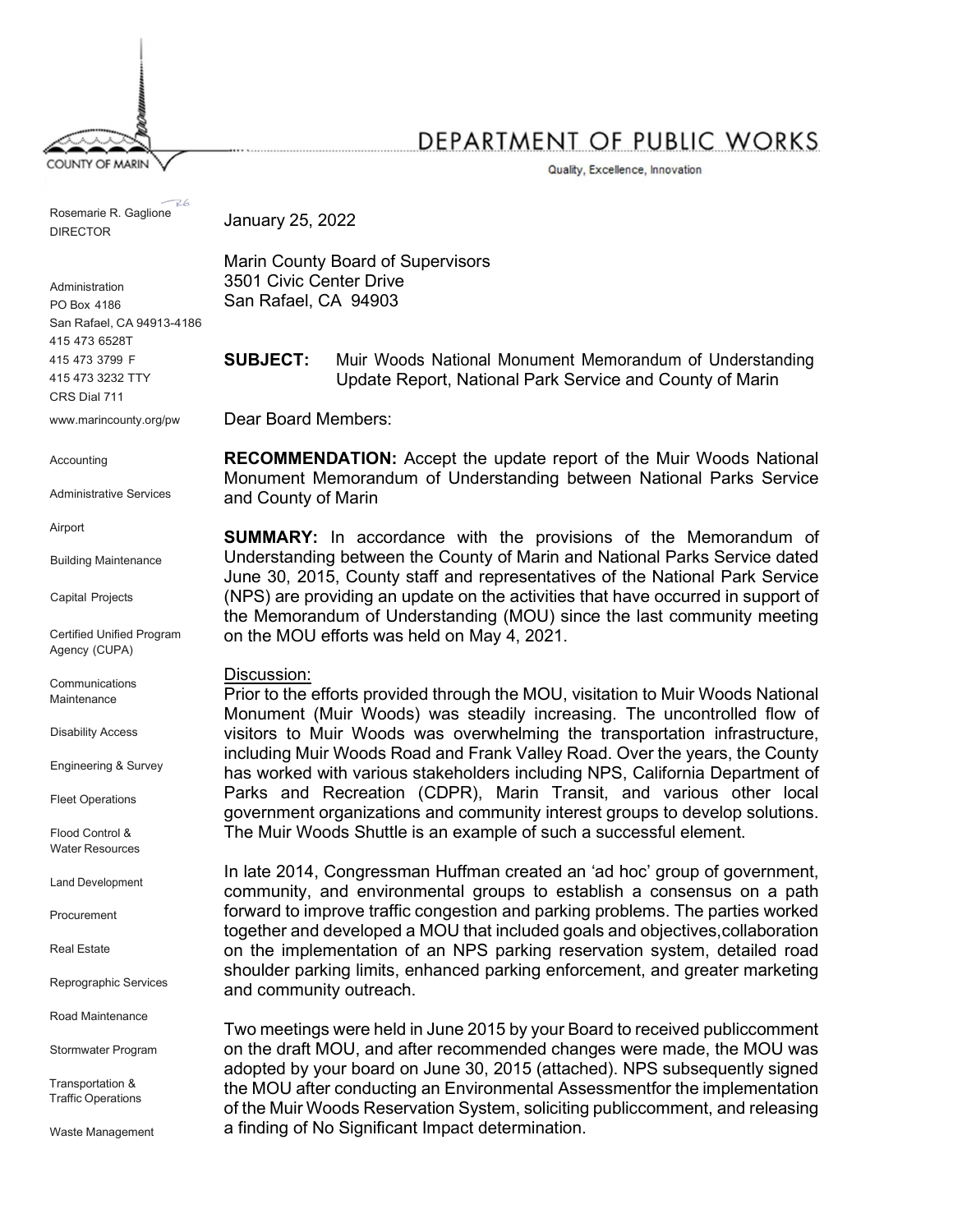Marin County Board of Supervisors January 25, 2022 Page 2 of 5

# Memorandum of Understanding Summary:

The MOU created the framework for the NPS to implement a parking and transportation reservation system as summarized below:

- NPS created a reservation system for visitors using motorized transportation, including managing tour bus operators.
- NPS managed the reservation system to limit visitation levels and reduce peak attendance, and associated traffic congestion and parking demand.
- Created a parking Management Corridor for NPS parking permits along Muir Woods Road/Frank Valley Road between approximately Conlon Parking Lot and Kent Canyon.
- Over the course of seven years, the parking reservation system would allow Muir Road shoulder parking to be prohibited south of the Redwood Creek Bridge (approximately 30 parking spaces were to remain between Muir Woods entrance and the concrete bridge).
- Parking enforcement and controls were enhanced for all of Muir Woods/Frank Valley Road through a cooperative agreement between the Sheriff and National Park Service.
- Both the County and NPS continued to collaborate to improve Redwood Creek water quality and environmental conditions and worked to improve public transit and public service messaging.

# Memorandum of Understanding Phasing:

The MOU implementation was divided into two main phases. Phase one occurred over the first two years. This phase was for the development of the reservation system by NPS. During this time period, road shoulder parking south of the Redwood creek bridge was reduced to a maximum of 80 spaces during peak periods through additional regulatory parking restrictions, physical barriers, and parking enforcement.

The second phase of the MOU began on January 16, 2018, with the implementation of NPS's reservation system. This phase continues for five years following implementation, which is the end of the MOU term. During the first 2 ½ year period, parking is capped at 80 spaces south of the concrete bridge, then for the following 2 ½ year period, to 40 parking spaces. At the end of this time, the reservation system would accommodate all the parking demand and Muir Woods Road shoulder parking would be limited to 30 spaces north of the bridge, near the Muir Woods Monument entrance, with no parking spaces south of the concrete bridge (up to 400 vehicles previously parked at peak times).

The MOU does allow for use of up to 80 spaces in the last  $2\frac{1}{2}$  years of the MOU during any NPS off-street parking lot construction periods associated with any upgrade or expanded parking facility work.

# Memorandum of Understanding Accomplishments:

Reservation System: The largest single effort outlined in the MOU has been achieved with the implementation of parking and arrival reservation system by NPS. The MOU focused on traffic operations, parking, and arrival management aspects of Muir Woods National Monument by creating a reservation system that reduced and limited parking demand and peak arrival times. NPS completed a concessionaire procurement process and implemented a reservation system for Muir Woods that includes marketing and outreach, and a one-stop web-based system for both parking and transit reservations. Starting on January 16, 2018, an \$8 parking reservation was required for each privately-owned vehicle. The system balances visitation levels and parking availability throughout the day.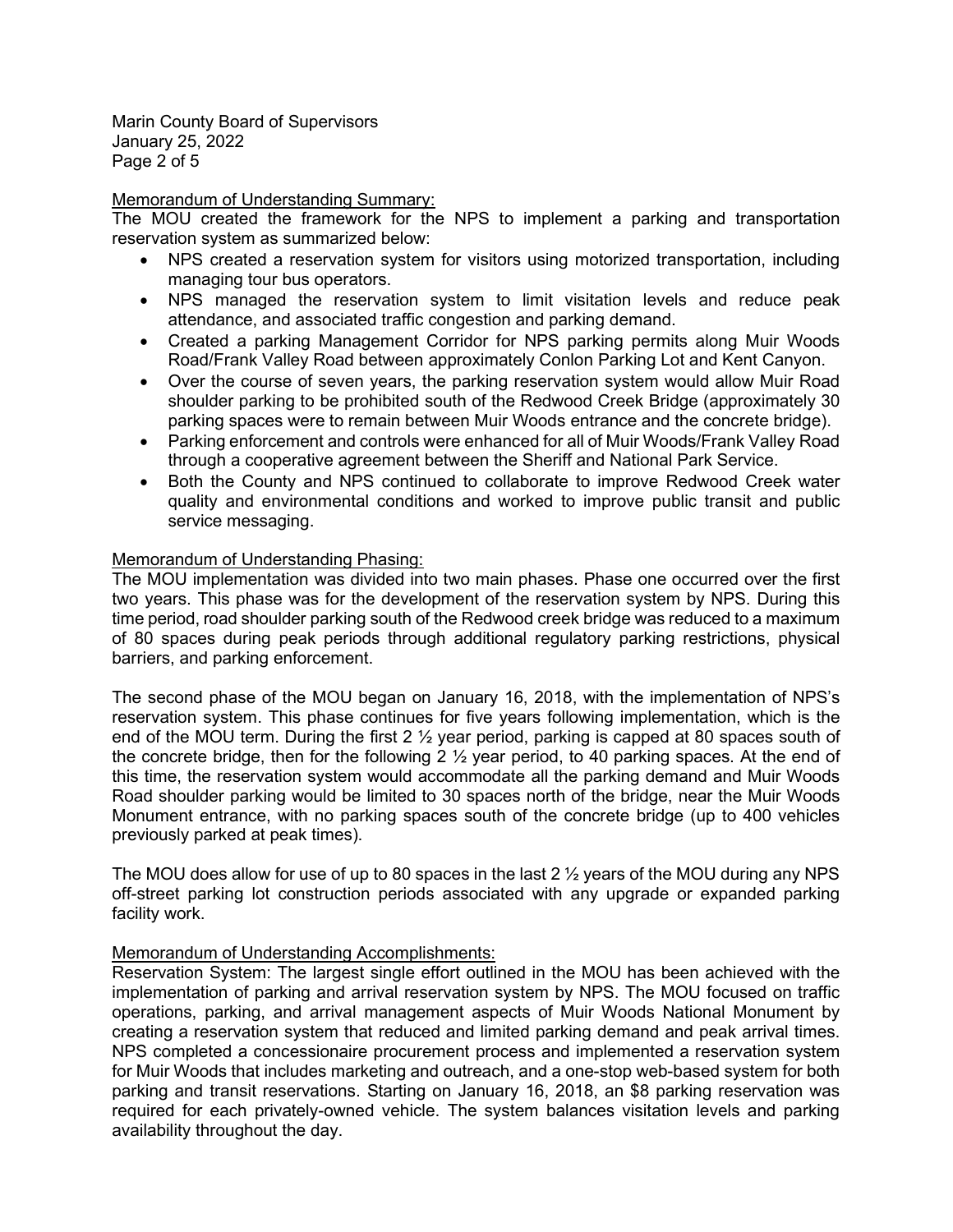Marin County Board of Supervisors January 25, 2022 Page 3 of 5

As part of the overall parking management plan, NPS also reconstructed the commercial vehicle overflow parking area at Conlon Avenue so that it can be used for general public parking or other needs as the reservation system was implemented. The Muir Woods Shuttle (operated by Marin Transit) is also a key component of the overall parking management and arrival at Muir Woods; shuttle reservations can be made on the system web site, http://gomuirwoods.com. Since 2019, the Muir Woods Shuttle, as well as tour bus operators were restricted from using vehicles larger than 30-feet in length on upper Muir Woods Road. Since the length restriction went into effect, the shuttle and tour buses now approach the Muir Woods Monument from Frank Valley Road via Highway One. To accommodate the increased bus traffic on Frank Valley Road, temporary alternating stop controls were placed on Frank Valley Road at various locations to improve safety until slides downhill of the road can be repaired.

The reservation system started with some challenges including queuing at the parking lot entrances as some visitors had no reservation and parking attendants needed to provide instructions. There were also periods of education for the public to become accustomed to creating a reservation prior to arrival at Muir Woods. This resulted in some cars having to return to the Four Corners intersection to re-gain cell phone service to make a reservation. This problem has largely been addressed through the continuing education outreach by NPS through signage and electronic communication.

# General Coordination:

The local governmental agency staffs convened an interagency working group to plan and coordinate all roadside activities. The working group included staff from County, NPS, State Parks, & Sheriff. A construction team was also created to interact during the detail design and construction of the roadside bollards and erosion control measures.

# Parking Barriers, Bollards:

Public Works prepared construction drawings and NPS contracted and funded the installation of a parking barrier post system along the road to discourage parking in early 2016. Approximately 1,200 redwood posts were installed, some with cables added between the posts next to steep shoulder drop-offs for added pedestrian safety. The barrier system extended both north and south of the Muir Woods entrance. The system not only discouraged parking but also created a greater buffer from the creek to allow vegetation to grow. Erosion and sediment control measures were also installed behind the posts in areas that were previously used for parking. Additional delineators were installed south of the concrete bridge when the reservation system began to further discourage parking along the road shoulder.

# Additional Parking Restrictions & Higher Fines:

In October 2015, your Board adopted additional no parking zones and increased the fines to the maximum allowed of \$99 per violation.

# Parking Enforcement:

The Sheriff provided authority, through a separate agreement, for NPS to enforce traffic and parking regulations. In doing so, the Sheriff did not relinquish or reduce any of its existing authority. However, this allowed NPS to add parking enforcement staff, and parking violation ticketing rates increased until the start of the reservation system. NPS has been actively enforcing parking violations and issuing citations since November 2015, with citations paid through the Marin Parking Authority. Parking citations have declined significantly since the launch of the reservation system as compliance with no parking zones has been better than expected during this period.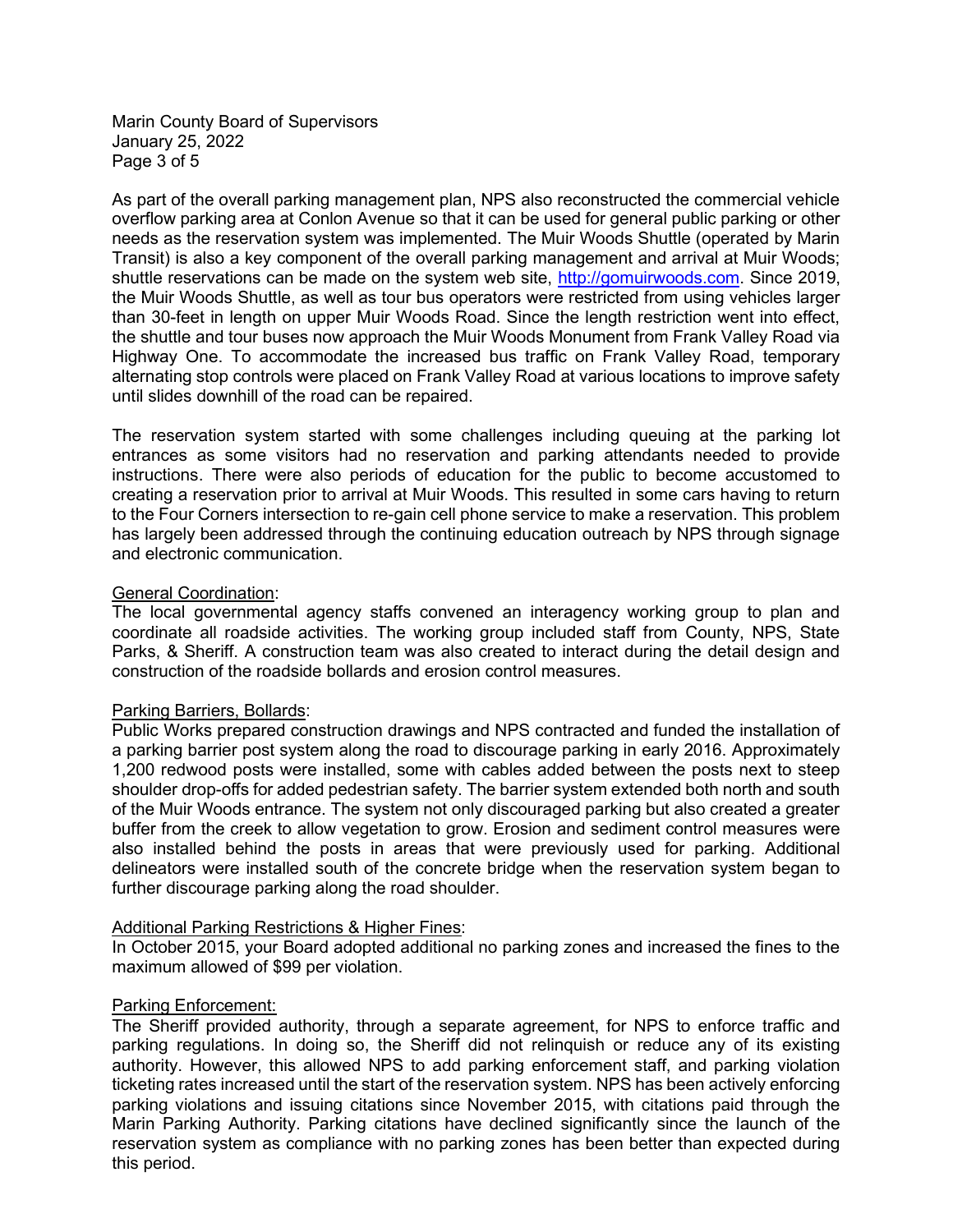Marin County Board of Supervisors January 25, 2022 Page 4 of 5

#### Other Future Road Improvements:

The County has obtained a \$6.5 million Federal Lands Access Program (FLAP) grant to reconstruct 2.48 miles of road. The project scope includes a segment of Muir Woods Road and all of Frank Valley Road from the Muir Woods National Monument entrance to State Route 1. The project includes downhill slope stabilization at key locations, drainage culvert replacement to improve water quality in the watershed and full rehabilitation of the pavement. The project is currently at the 30% design phase. The current project cost estimate for design and construction is \$16.3 million dollars which is nearly \$10 million dollars over the initial grant amount. Due to FLAP grant funding limitations the construction funds have been reprogrammed for fiscal year 2025. Replacement of the concrete bridge at milepost 1.91 has been added to the FLAP project scope, and the now-combined project is being managed by the Federal Highway Administration.

#### Other Infrastructure Improvements and Changes:

NPS continues to maintain and improve the Muir Woods National Monument parking, pedestrian trails, and other arrival facilities. These future projects will improve and reorganize parking, trails, and other arrival infrastructure to address deferred maintenance, improve safety and visitor experience, and upgrade stormwater management design.

CONCLUSIONS: All milestones set by the MOU within the first six and a half years have been met by the stakeholders. The County and NPS are committed to meeting future milestones, making progress on common goals, and reporting out publicly. The MOU provides for public updates at least twice a year, one to the Board of Supervisors and one at a local community meeting in Southern Marin. Today's report satisfies one of the two annual meeting requirements.

EQUITY IMPACTS: As the action by your Board is to receive the presentation and no decision or direction is sought, there are no adverse impacts to equity. NPS and the County of Marin are pursuing solutions for providing resources to help diverse populations according to their needs. In the interest of advancing the interests of equity, NPS provides programs to encourage those who may not be able to afford fees to the national parks including free admittance to children under 15, active military, veterans and Gold Star families. There are also various passes that help to reduce the cost of park visitation for families and seniors. NPS also provides special outreach programs through schools, community centers, and libraries to introduce local communities to national parks. These outreach programs often include transportation. Staff will, however, ensure that ongoing implementation of the MOU in partnership with NPS does not generate inequities or adversely impact underserved communities.